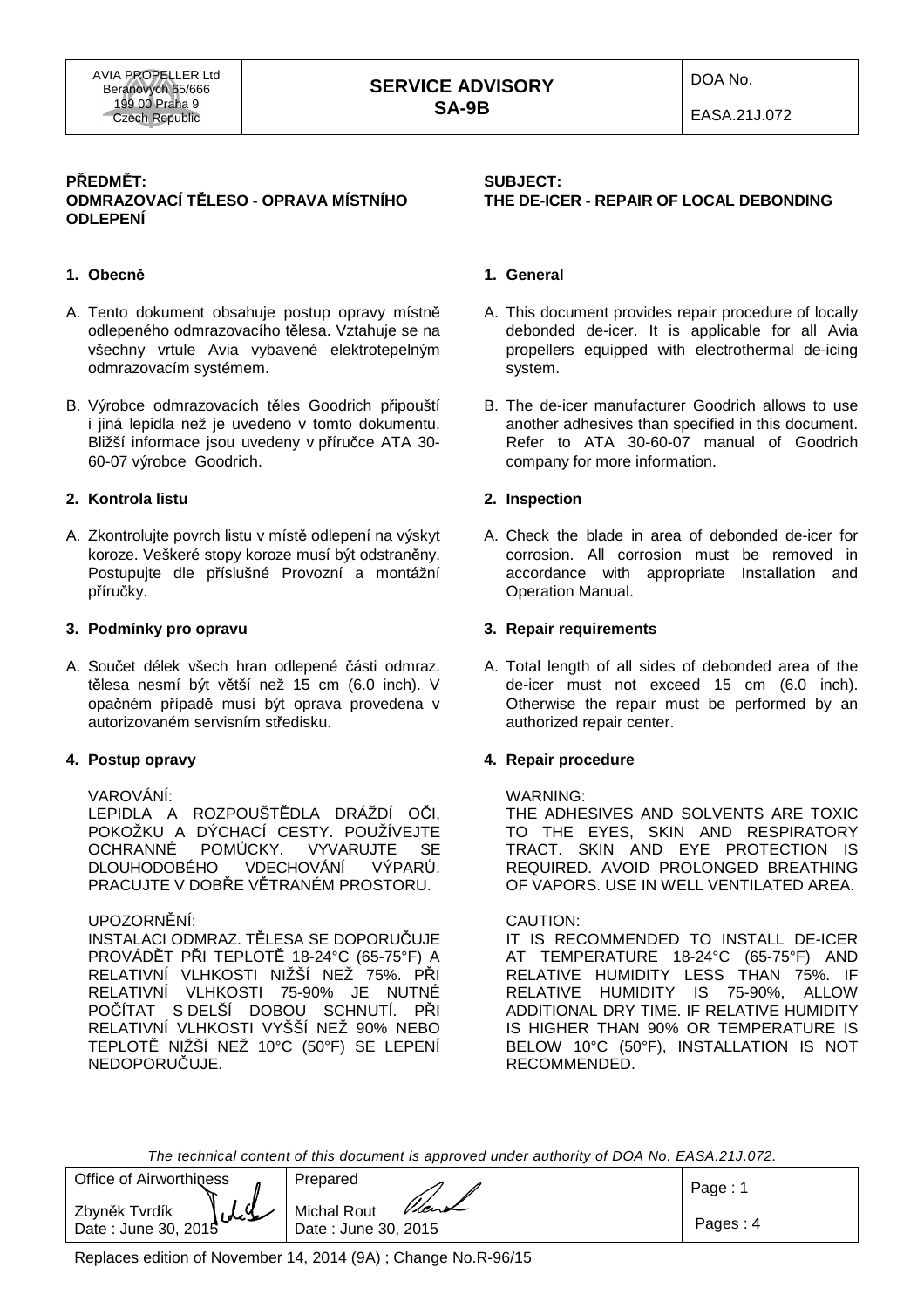## A. Materiál

(1) Lepidlo 3M 1300L

### **UPOZORNĚNÍ:**

 NA TRHU JSOU DOSTUPNÁ DVĚ RŮZNÁ SLOŽENÍ TOHOTO LEPIDLA - S TOLUENEM A BEZ TOLUENU. **POUŽÍVEJTE POUZE VARIANTU S TOLUENEM, NIKDY LEPIDLO BEZ TOLUENU.** SLEDUJTE INFORMACE NA OBALU.

- Originální balení lepidla 1300L obsahující toluen má na obalu uvedeno "Neoprene High Performance Rubber and Gasket Adhesive".
- Originální balení lepidla 1300L bez toluenu má na obalu uvedeno "Contact Rubber Adhesive High Temperature" a informaci, že neobsahuje toluen (toluene free). Může být označeno jako 1300L TF.

 LOKÁLNÍ DODAVATELÉ MOHOU NABÍZET LEPIDLO S JINÝM POPISEM NEŽ JE UVEDENO VÝŠE. Z INFORMACÍ NA OBALU SE VŽDY UJISTĚTE, ŽE POUŽÍVÁTE LEPIDLO 1300L OBSAHUJÍCÍ TOLUEN.

- (2) Metyletylketon (MEK), toluen nebo aceton.
- B. Lepení
	- (1) Rozpouštědlem očistěte povrch listu a zadní stranu odlepené části odmrazovacího tělesa. Několikrát opakujte pro důkladné očištění povrchů před lepením.

UPOZORNĚNÍ:

 Neodstraňujte tmel z povrchu listu a odmrazovacího tělesa.

- (2) Důkladně rozmíchejte lepidlo dle pokynů výrobce.
- (3) Naneste jednu rovnoměrnou vrstvu lepidla na povrch listu a odmraz. tělesa. Nechte schnout minimálně 1 hodinu.
- (4) Naneste druhou rovnoměrnou vrstvu lepidla na povrch listu a odmraz. tělesa. Nechte schnout do lepkavého stavu - obvykle 1-5 minut.
- (5) Když je lepidlo na povrchu listu i odmraz. tělesa zaschlé do lepkavého stavu, přitlačte důkladně odmraz. těleso k listu.
- A. Material
	- (1) 3M 1300L Adhesive

#### **CAUTION:**

 TWO DIFFERENT FORMULATIONS OF THIS ADHESIVE ARE AVAILABLE ON THE MARKET - WITH TOLUENE AND TOLUENE FREE. **USE ONLY FORMULATION WITH TOLUENE, NEVER TOLUENE FREE.** READ THE INFORMATION ON THE PACKAGE.

- Original package of 1300L adhesive with toluene is labeled as "High Performance Rubber and Gasket Adhesive".
- Original package of 1300L toluene-free adhesive is labeled as "Contact Rubber Adhesive High Temperature" and is identified as toluene free product. TF letters may follow 1300L in designation.

 THE LOCAL DISTRIBUTORS MAY OFFER ADHESIVE WITH ANOTHER LABELING THAN STATED ABOVE. ALWAYS READ THE LABEL CAREFULLY TO MAKE SURE THAT YOU USE 1300L ADHESIVE WITH TOLUENE.

- (2) Methylethylketone (MEK), toluene or acetone
- B. Bonding
	- (1) Using the solvent, clean the blade and the back side of debonded part of the de-icer. Repeat a few times for thorough cleanness before bonding.

#### CAUTION:

 Do not remove the filler from the blade and de-icer surfaces.

- (2) Thoroughly stir the adhesive per manufacturer's instructions.
- (3) Apply one even layer of adhesive to the blade and de-icer surfaces. Allow to dry for a minimum of one hour.
- (4) Apply a second even layer of adhesive to the blade and de-icer surfaces. Allow to dry until tacky - usually 1-5 mins.
- (5) When adhesive is tacky dry on both the blade and de-icer surfaces, thoroughly press the de-icer to the blade.

The technical content of this document is approved under authority of DOA No. EASA.21J.072.

| Office of Airworthiness                      | Prepared                                           | Page: 2  |
|----------------------------------------------|----------------------------------------------------|----------|
| سلىل<br>Zbyněk Tvrdík<br>Date: June 30, 2015 | <b>Michal Rout</b><br>Vient<br>Date: June 30, 2015 | Pages: 4 |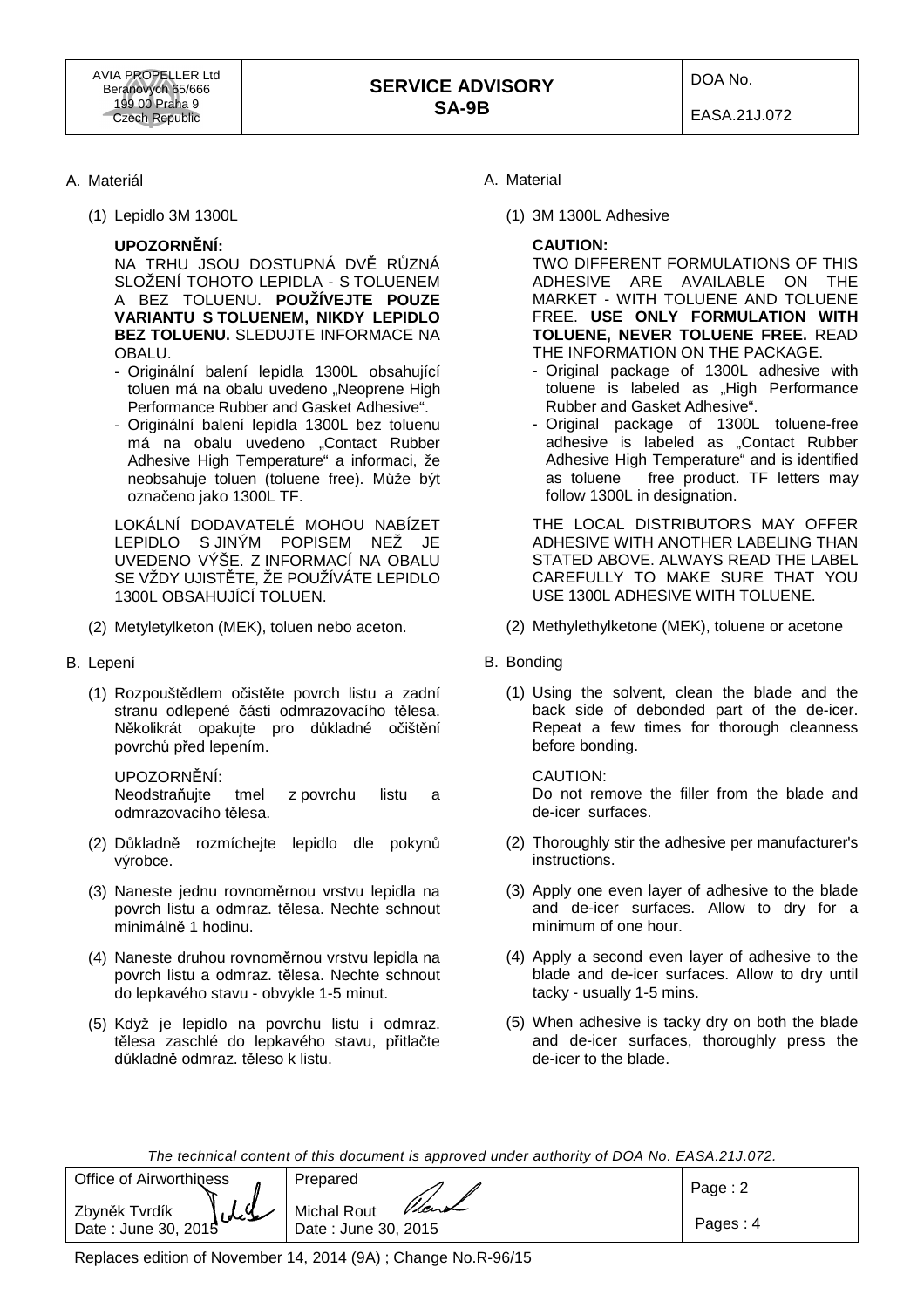DOA No.

EASA.21J.072

POZNÁMKA:

Pokud je lepidlo příliš zaschlé, je možné ho oživit čistou utěrkou velmi lehce navlhčenou v toluenu.

(6) Pomocí vhodného pásku nebo řemínku stáhněte v místě lepení těleso s listem dohromady. Nechte 24 hodin schnout.

# **5. Dočasné opatření**

A. Pro umožnění provozu vrtule do doby, než bude těleso přilepeno dle postupu uvedeného výše, se připouští oprava dle následujícího postupu.

# UPOZORNĚNÍ1:

 TUTO OPRAVU LZE PROVÉST POUZE POKUD JE TĚLESO ODLEPENO V KOŘENOVÉ ČÁSTI LISTU V MÍSTĚ, KDE JE K TĚLESU PŘIPOJEN KABEL. VE VŠECH OSTATNÍCH PŘÍPADECH MUSÍ BÝT TĚLESO PŘED DALŠÍM LETEM PŘILEPENO.

 UPOZORNĚNÍ2: MUSÍ BÝT DODRŽENY PODMÍNKY DLE ODDÍLU PODMÍNKY PRO OPRAVU V TOMTO DOKMENTU.

- (1) Ověřte, že kabel je správně připojen k odmrazovacímu tělesu.
- (2) Páskou 3M Scotch Tape 389 (nebo ekvivalent) pevně oblepte celý list a těleso v místě připojení kabelu. Nepoužívejte příliš velké množství pásky, aby nedošlo k rozvážení vrtule. V opačném případě se doporučuje vrtuli vyvážit dynamicky.
- (3) Dvěma stahovacími páskami MS3367-2-0 (nebo ekvivalent), několikrát překříženými, stáhněte přes lepící pásku těleso k listu.
- (4) Kontrolujte list po každém letu a před každým dalším letem.
- (5) Sledujte obrázek na další straně.

NOTE:

If adhesive dries beyond the tacky state, it is possible to reactive the adhesive with a clean cloth very slightly dampened with toluene.

(6) Using a suitable strap or band, tie the de-icer and the blade together in the place of bonding. Allow 24 hours to dry.

# **5. Temporary solution**

A. In order to continue the flying until the de-icer will be bonded per procedure described above, the following repair is acceptable.

#### CAUTION1:

 THIS PROCEDURE IS APPLICABLE ONLY IF THE DE-ICER IS DEBONDED IN THE BLADE SHANK AREA IN THE PLACE WHERE THE CABLE IS CONNECTED. IN ALL OTHER CASES THE DE-ICER MUST BE BONDED BEFORE THE NEXT FLIGHT.

#### CAUTION2:

 MEET THE REQUIREMENTS PER REPAIR REQUIREMENTS SECTION IN THIS DOCUMENT.

- (1) Check the cable is correctly connected to the de-icer.
- (2) Using 3M Scotch Tape 389 (or equivalent), tightly wrap the blade around and over the de-icer in the place of terminal. Do not use too much of the tape to prevent unbalance of the propeller. Otherwise the dynamic balance of the propeller is recommended to be done.
- (3) Using two MS3367-2-0 straps (or equivalent), several times crossed, tie the de-icer to the blade over the adhesive tape.
- (4) Check the blade after and before each flight.
- (5) See the picture on the next page.

The technical content of this document is approved under authority of DOA No. EASA.21J.072.

| <b>Office of Airworthiness</b>                | Prepared                                           | Paqe:3   |
|-----------------------------------------------|----------------------------------------------------|----------|
| سلايل<br>Zbyněk Tvrdík<br>Date: June 30, 2015 | <b>Michal Rout</b><br>Vient<br>Date: June 30, 2015 | Pages: 4 |